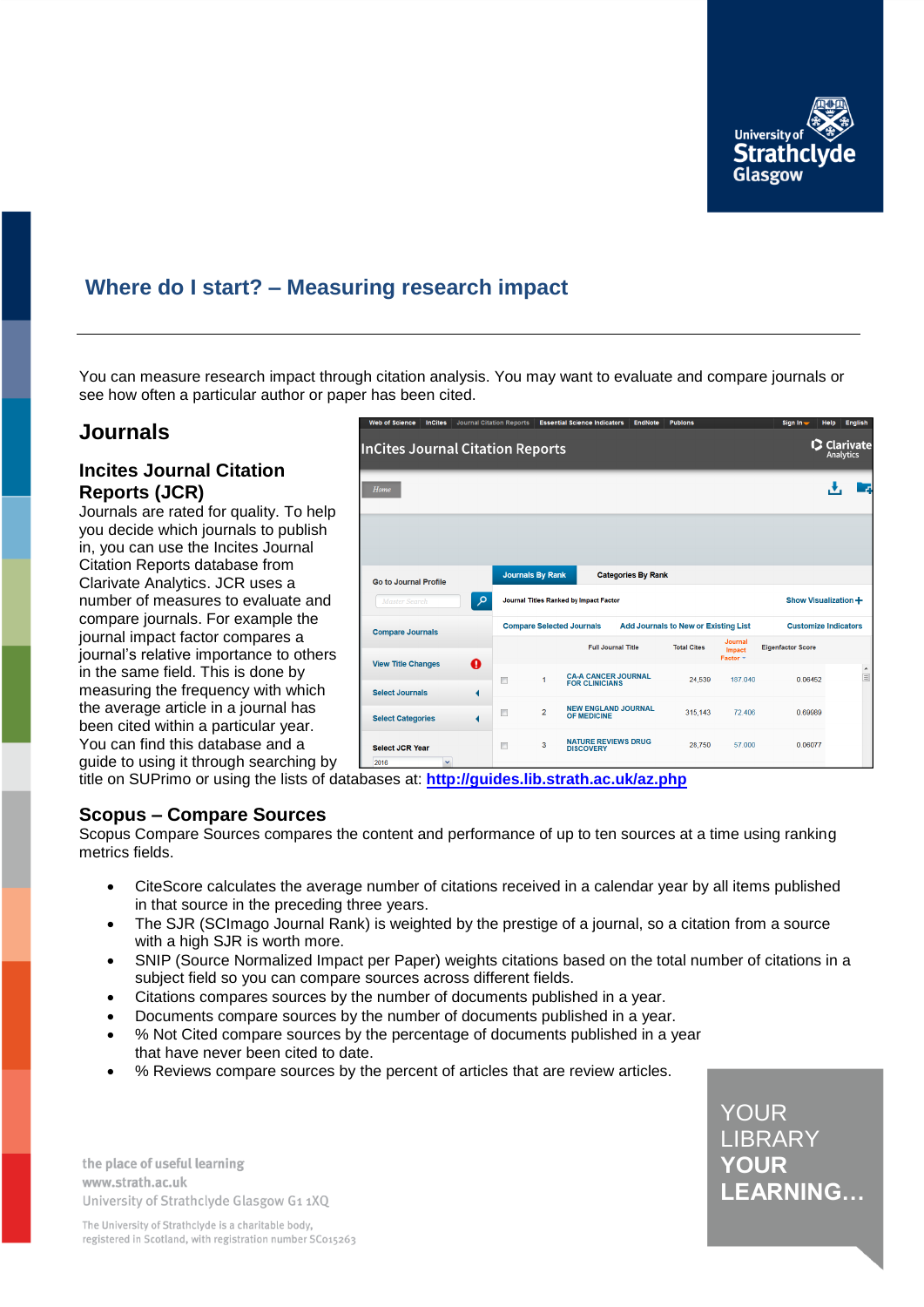

Detailed information about Scopus journal metrics can be found at: **<https://www.elsevier.com/solutions/scopus/features/metrics>**

You can find Scopus and a guide to using it through searching by title on SUPrimo or using the lists of databases at: **<http://guides.lib.strath.ac.uk/az.php>**

# **Authors**

## **Web of Science - Citation report**

You can create a citation report from your Web of Science Core Collection search results if you have 10,000 or less results. Go to the alphabetical list of databases, choose Web of Science and login using your DS username and password. Carry out a search. Choose the Create Citation Report link to the right of your results. The graphs illustrate the number of published items and the number of citations per year. Summary information about the results includes average citation per article, the h-index and the total number of citations. Below this information, the papers are listed with the most cited first. For each paper you can see the times cited per year, the total number of citations and the average number of citations. These citation counts only cover papers that are indexed in Web of Science Core Collection.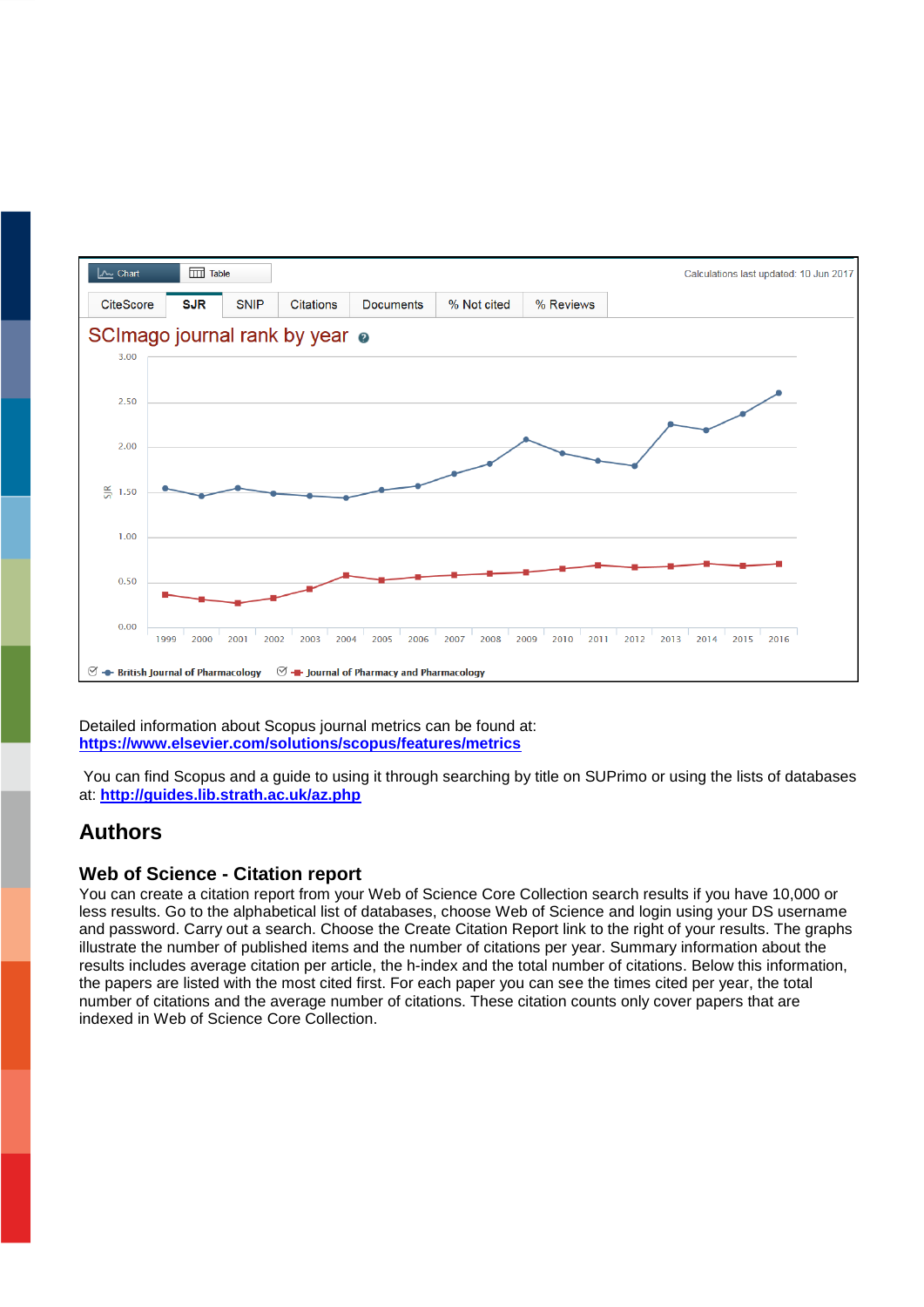

#### **H-index**

The h-index was developed by US Physicist Jorge Hirsch and is a measure of an individual's scientific research output. A scholar with an index of 'h' has published 'h' papers and each paper has received at least 'h' cites by others. It therefore takes account of the number of papers and number of citations per paper. The h-index can be used only to compare scholars working in the same field. H-index is available through Web of Science and Scopus.

## **Scopus – Author Evaluator**

You can analyse an author's publishing output with charts covering documents, citations and h-index. Use the Author Search form, then select the link to the name of the author you want to evaluate to view this author's profile.

|           | Documents (146) |  | $h$ -index (36) |  | Citations (4540) | Co-authors (150) |  |  |
|-----------|-----------------|--|-----------------|--|------------------|------------------|--|--|
| by source | by type         |  | by year         |  | by subject area  |                  |  |  |